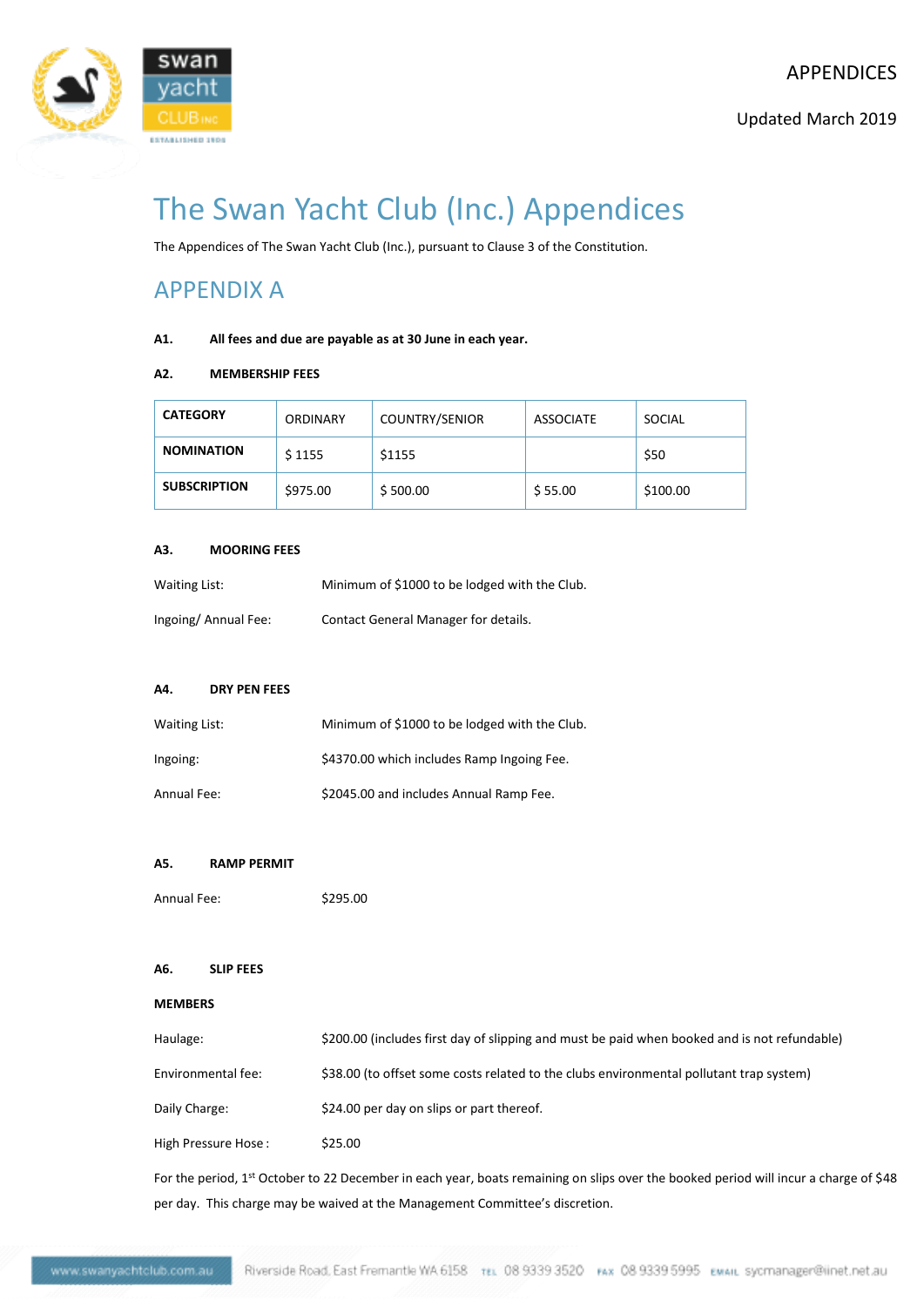

## **NON-MEMBERS**

| Haulage             | \$270.00 (includes first day of slipping and must be paid when booked and is not refundable). |
|---------------------|-----------------------------------------------------------------------------------------------|
| Environmental fee:  | \$38.00 (to offset some costs related to the clubs environmental pollutant trap system)       |
| Daily Charge:       | \$48.00 per day on slips or part thereof.                                                     |
| High Pressure Hose: | \$25.00.                                                                                      |

For the period, 1<sup>st</sup> October to 22 December in each year, boats remaining on the slips for more than the booked period will incur a charge of \$110 per day. This charge may be waived at the Management Committee's discretion.

### **A7. DINGHY RACK FEE – Annual Fee: \$160.00**

## **A8. FINGER JETTY FEE – Annual Fee: \$250.00**

#### **A9. MISCELLANEOUS SERVICES**

Charges for safety checks, mobile radio facilities, haulage, hire of equipment, temporary pen fees for members and non-members and any other miscellaneous services will be set by the management committee.

#### **A10. MARINA SECURITY**

| All pen holder's annual fee:        | \$112.00 |
|-------------------------------------|----------|
| All ramp permit holders annual fee: | \$51.00  |
| All social members annual fee:      | \$5.00   |

## **A11. PAYMENT BY INSTALMENTS**

Pen fees may be paid in two equal half yearly instalments, 50% by first day of July and balance by first day of January in each year. An administration fee of \$50 is payable with the first instalment if this option is chosen.

## **A12. PURCHASE VOUCHERS – The issue of redeemable purchase vouchers has been suspended.**

## **A13. JETTY ELECTRICAL**

13.1 Annual fee of nil for permanent power connection. A colour tag will be issued each year when fee has been paid.

No charge for one off day usage while pen occupier in attendance. If in breach the cord will be confiscated.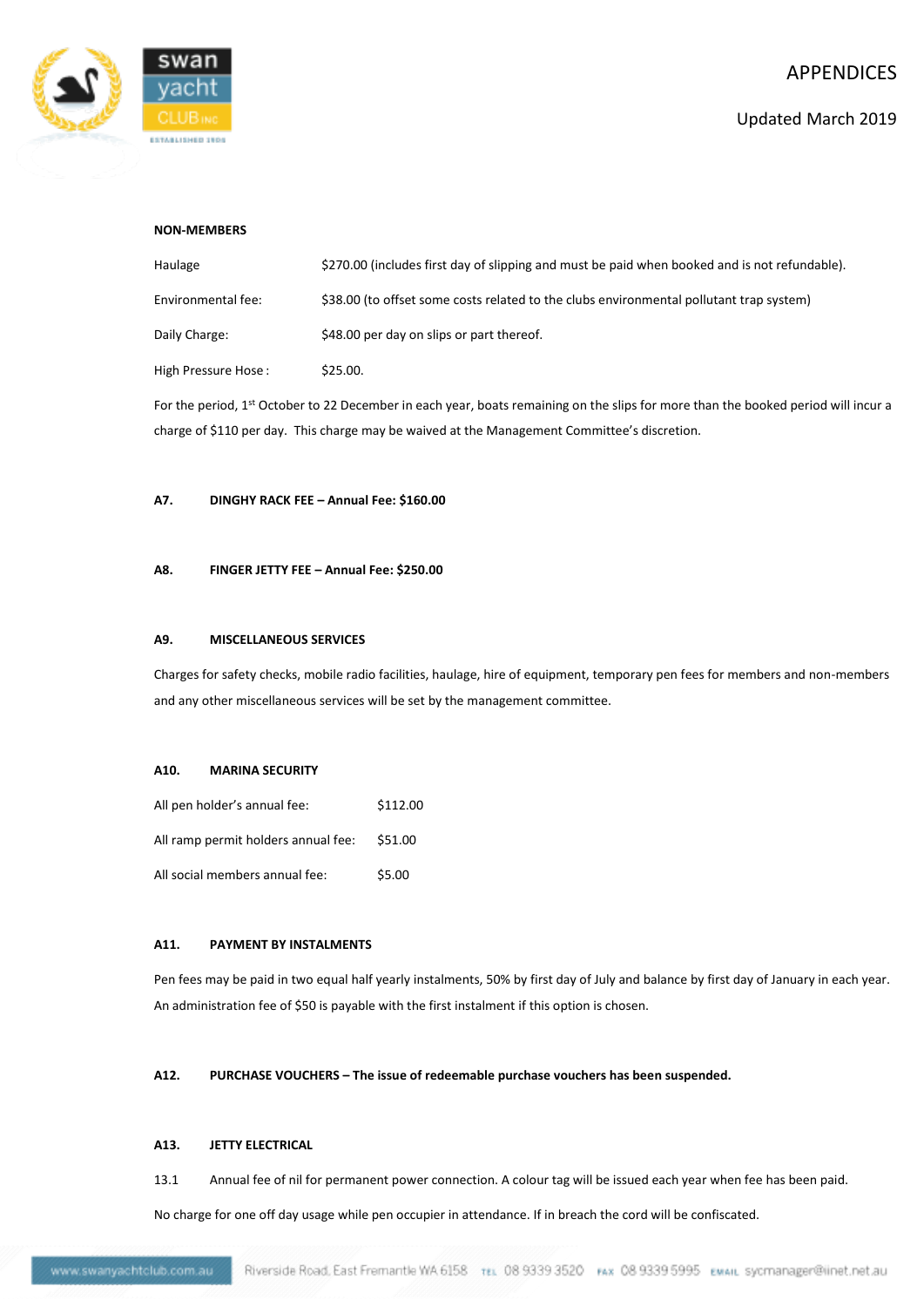

### **A14. EFTC RATE RECOVERY**

- 14.1 The rate/rent recovery only refers to ordinary, country, senior, social and associate members
- 14.2 Ordinary, country and senior members \$200. Social members and associate \$15

#### **A15. FREMANTLE SEA SEARCH AND RESCUE MEMBERSHIP FEES**

15.1 \$37.00 to be charged to all registered boat owners.

#### **A16**. **FAILURE TO EARN THE REQUIRED POINTS.**

- 16.1 If a member fails to earn the required points there are penalties which will be applied as follows:
	- a) If the member has only earned 4 points the penalty is \$100
	- b) If the member has only earned 3 points the penalty is \$200
	- c) If the member has only earned 2 points the penalty is \$400
	- d) If the member has only earned 1 point the penalty is \$600

e) If the member has made no effort to earn any points then they will face the Committee with the possibility of being expelled from the club as an outcome. The Committee may show compassion in the event of special circumstances or a good previous track record.

#### **A17. TEMPORARY PEN FEES**

- 17.1 Vessels under 12 metres in length to be charged \$160 / week
- 17.2 Vessels over 12 metres in length to be charged \$267 / week

## APPENDIX B

## HOUSE RULES

### **B1. MEMBERS AND GUESTS DRESS CODE**

B1.1 Members and guest are reminded of their obligation to ensure they dress in a manner that is in keeping with the Club's standard, particularly in the areas of dining, function rooms and the different Members Bars.

B1.2 Gentlemen 7.30am to 7pm (Day period – Casual Attire) as a minimum, are required to wear appropriate casual attire; like pants or shorts with a shirt or T shirt on the basis that they are clean, not stained or offensive. Singlets are not preferred however are accepted during summer season. Leather sandals and rubber thongs are acceptable during this period. No bare feet at any time.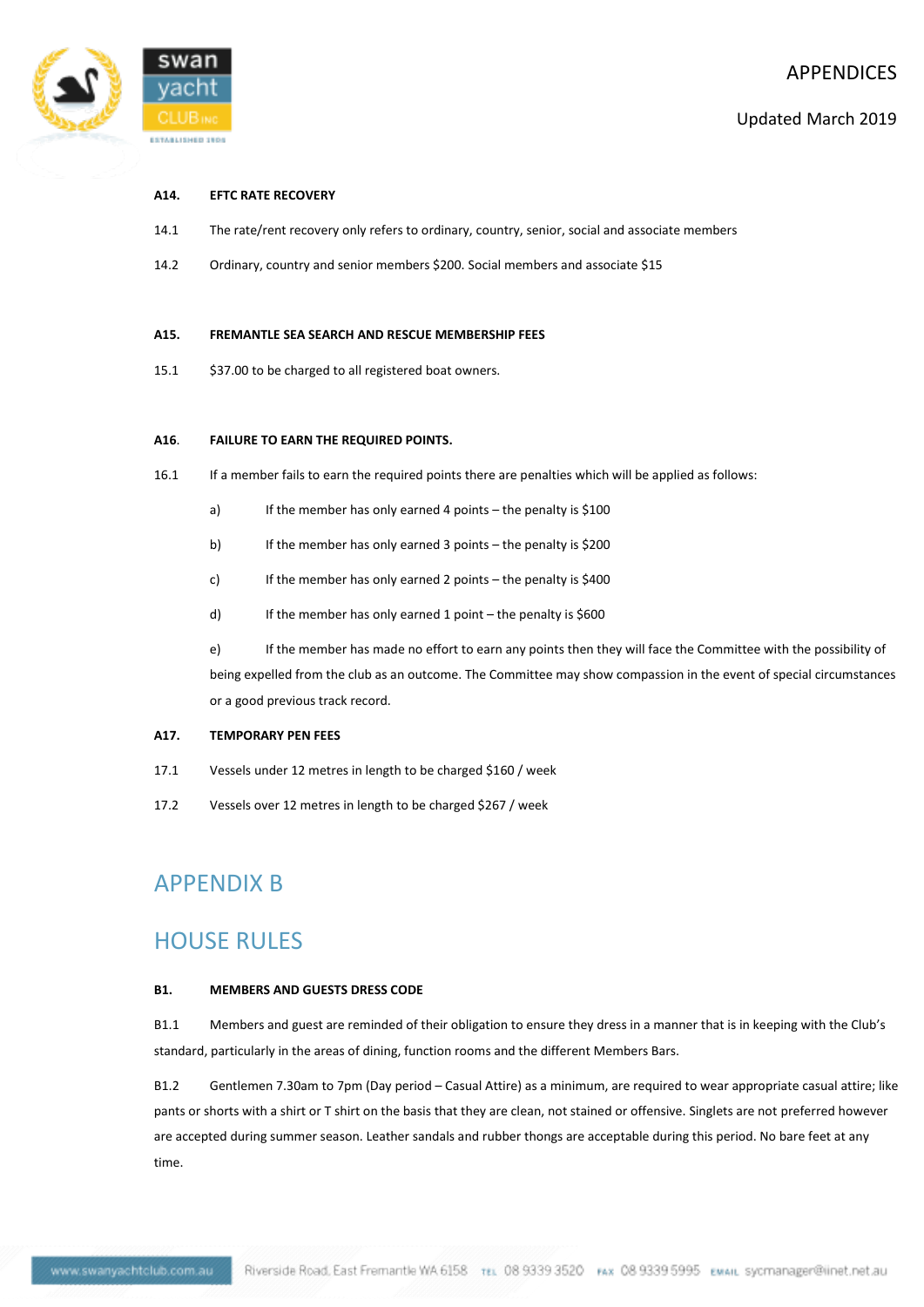

Updated March 2019

B1.3 Gentlemen 7pm to 1am (Evening period – Smart Casual Attire) as a minimum, are required to wear a shirt or T-shirt, with long pants or shorts (jeans are permitted on the basis that they are clean , not stained) and covered footwear which include sandals . Club events or special occasions may require a lounge suits or blazer and trousers with covered foot wear when specified or as directed by the Commodore.

B1.4 Ladies are expected to dress according to the occasion and within the spirit of the gentlemen's dress rule

B1. 5 Children are expected to follow the spirit of the dress standards. Parents are to ensure their children behave appropriately and are supervised at all times whilst utilising the dining and bar areas.

## **B2. Dining and Members Bar areas**

**Wet bar –** Members, guests and visitors dressed in casual attire may only access this bar to order drinks, meals and snacks for consumption in the ground floor alfresco and beer garden area.

**Dining areas** – Members, guests and visitors must wear appropriate attire when occupying the ground and upper floor dining areas within the liquor licensed areas.

Wet bathers (bikini, swimmers etc.) singlets, hi visibility wear and bare feet are not acceptable at any time in the formal dining facility, members bar or lounge areas.

## **B3. Enforcing the Dress Code**

Duty Managers /Officers/ Security guards are responsible for enforcing the dress code and are the primary arbiter on acceptable standard of dress in the liquor licenced areas.

A member not complying with these rules may be subject to a disciplinary hearing where suspension or expulsion is imposed on the membership.

- **B4. A Member is permitted to invite the same guest a maximum of 5 times only.**
- **B5 Liquor may be consumed only within the following areas:**
	- (1) Within the Clubhouse licensed area.
- **B6 No servant of the Club shall solicit any present, money or gratuity from any member or from any tradesman or business dealing with the Club. No Member shall offer any gratuity to any servant of the Club.**
- **B7. No illegal activities shall be permitted on the Club premises.**
- **B8 On those occasions when a special function (such as the Commodore's Ball) is held, the upper deck shall be retained exclusively for that purpose. Alternative facilities shall be available in the lower deck, but only during the hours prescribed by the Commodore.**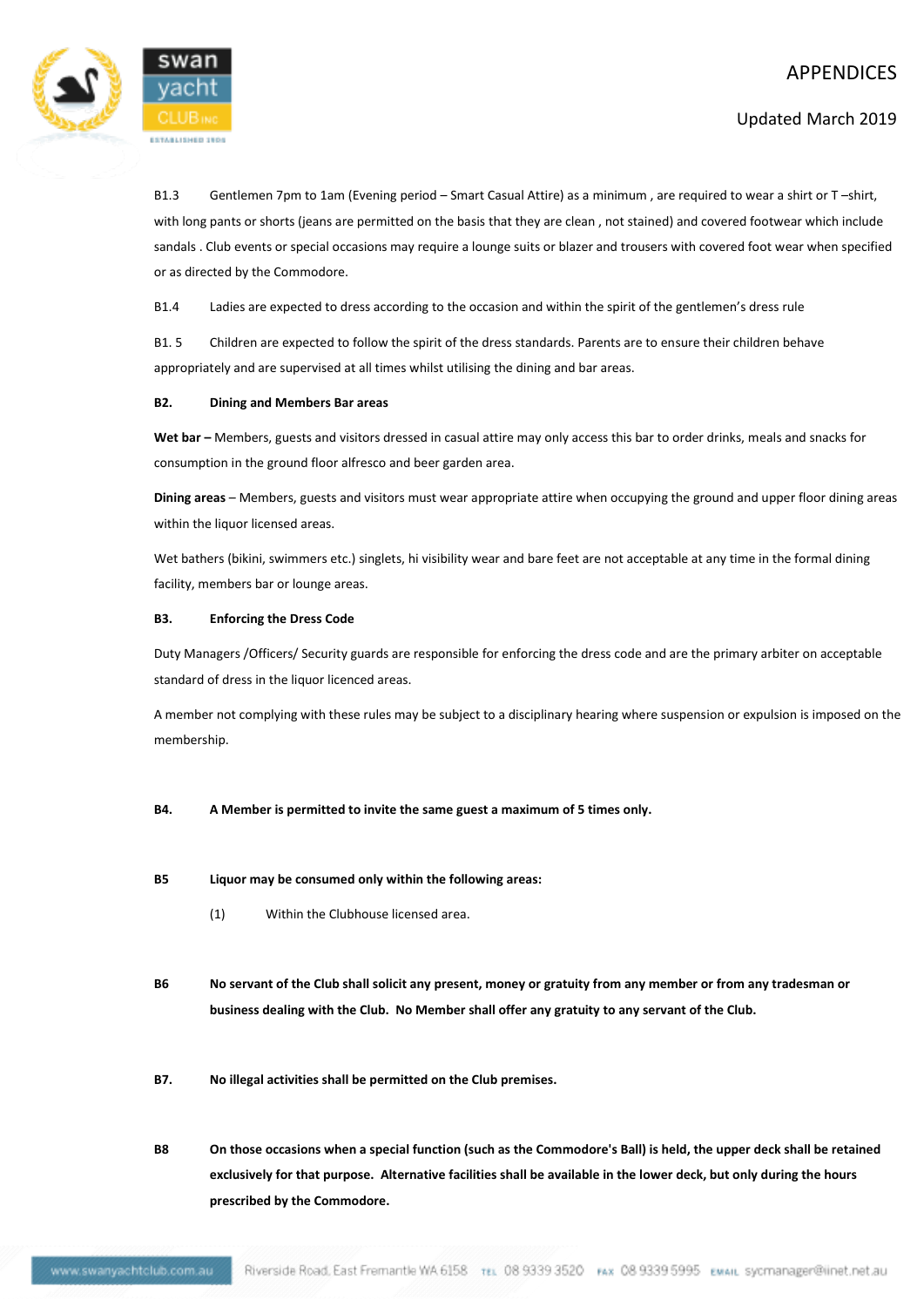

Updated March 2019

- **B10 A person shall not without authority drive a vehicle on any part of the premises other than on a formed road, boat ramp, service area or parking area.**
- **B11 Boat trailers shall be parked in the south west area of the premises.**
- **B12 A person shall not drive a vehicle at a speed in excess of 8 kilometres per hour on the premises, and shall comply with all traffic signs and directions.**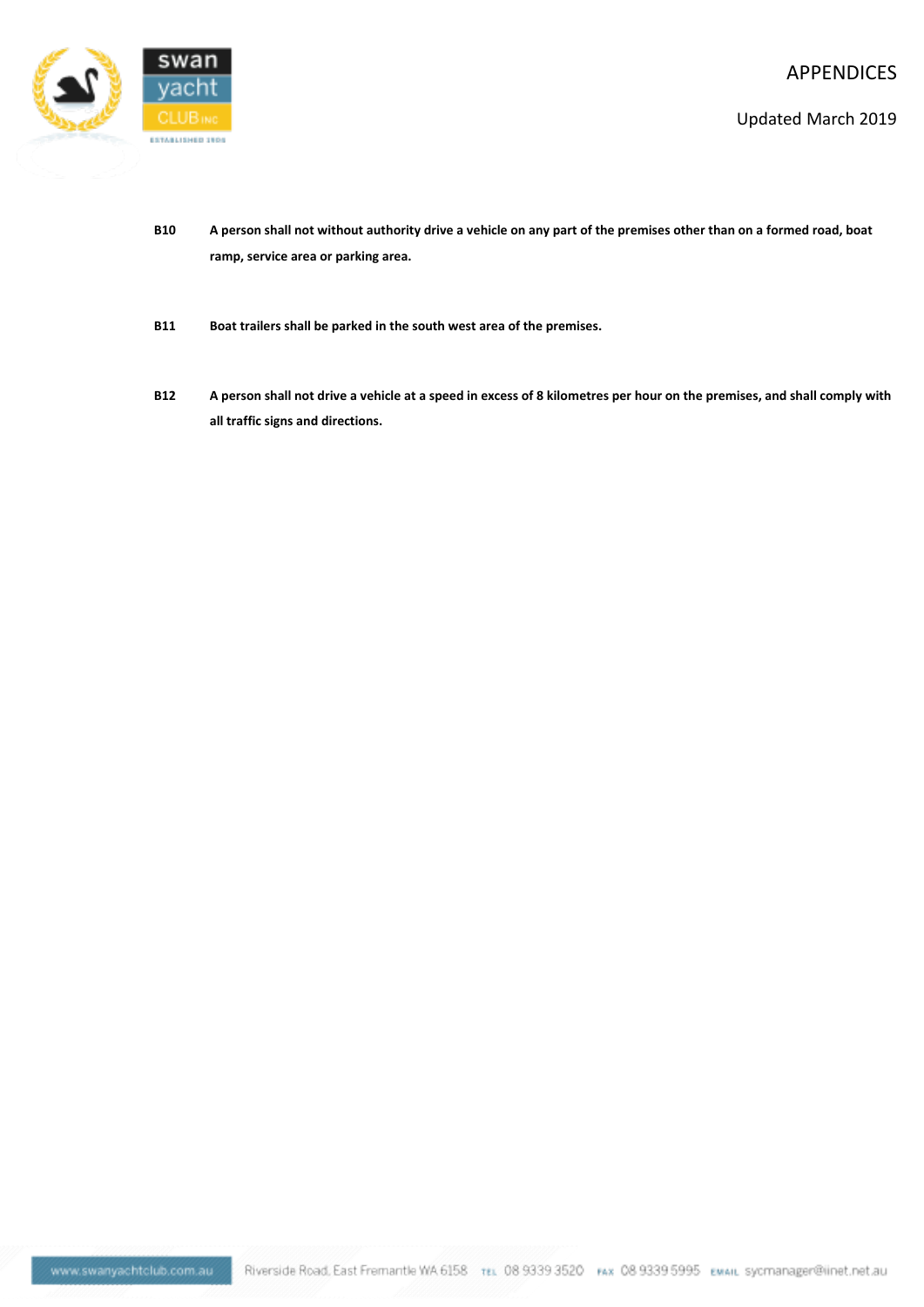

## APPENDIX C

## PEN REGULATIONS

## This Appendix applies equally to both wet and dry pens

(With C2 d. Also applying to Ramp Members)

## **C1 All applications for pens must be made in writing, to the General Manager.**

### **C2**

- a. A member, on being allocated a pen, shall adopt the standard mooring methods used in the Club to the satisfaction of the Mooring Committee.
- b. The pen is only allocated to a member on a twelve (12) monthly basis, July to June, and is subject to a Pen Licence agreement.
- c. All pen rentals are payable in advance.
- d. A member having been allocated a pen or ramp pass is required to be involved in a minimum of five Club events, which may be under the control of the Club's Angling, Mooring, Dragon Boats, Social and/or Power Yacht sections. One event must be a water based event. Refer to Points Policy.
- e. Members failing to adhere to any of the conditions of C2 may have their pen licence or ramp pass revoked or may receive penalties as stipulated under A16.of Appendix A.

#### **C3**

- a. A member disposing of his/her vessel shall immediately inform the General Manager in writing of such and, unless otherwise authorised by the General Manager, shall remove the vessel from the Club's marina within one week of date of disposal. The value if any, of the unexpired portion of the pen rental will be credited or refunded to the member.
- b. A member reducing his ownership percentage or disposing of his shareholding of a vessel shall advise the General Manager immediately in writing and nominate particulars of all other shareholders and their percentage interests.
- c. Each and every shareholder in a vessel in a pen is required to lodge a pen waiting list application and to lodge with the Club, the appropriate deposit funds. While retaining any partnership/share of such a club-registered vessel, a shareholder will not be eligible for another pen, except in special circumstances approved by the Management Committee.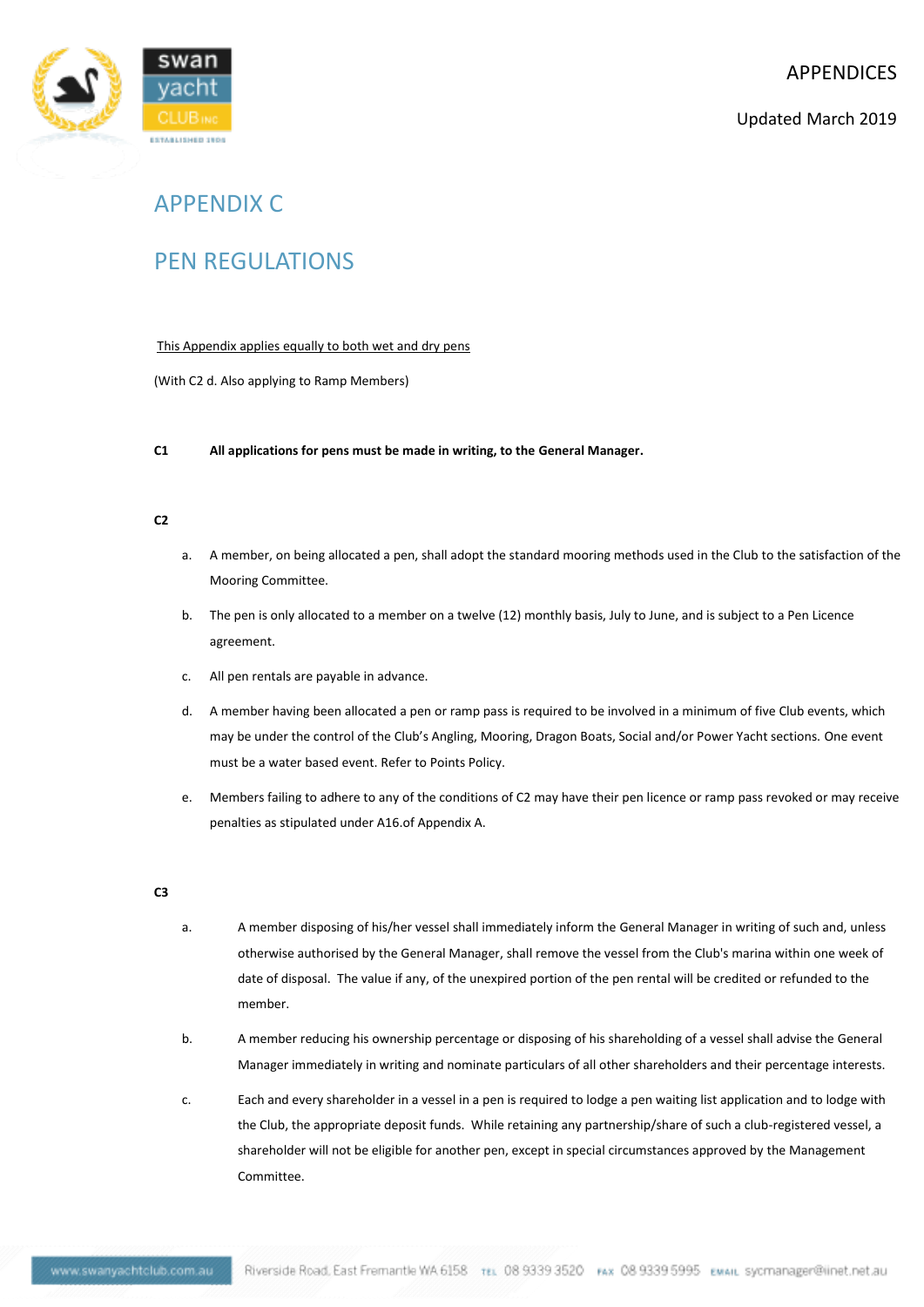

## Updated March 2019

- d. Where a partnership in a vessel is created subsequent to the original pen allocation, the partnership must be a bonafide and genuine partnership. No right of succession to the allocated pen shall pass to the new partner, unless his name has been on the pen waiting list and comes up for a pen allocation in the normal course.
- e. Each and every partner or shareholder in a jointly owned vessel using a pen shall be an Ordinary, Country or Life member or member for life.

#### **C4**

- a. When a member sells a vessel accommodated in the marina, the relevant pen shall, ipso facto, be deemed to be relinquished by the member from the date of sale. The member may then apply in writing
	- (1) for that pen to be retained in his name, pending the purchase of another vessel of substantially the same dimensions, for a period not exceeding six months, unless the Management Committee approves a longer period in writing, or
	- (2) for another pen to accommodate a larger or smaller vessel.
- b. The member's name shall then be placed on the appropriate pen waiting list in such position and for such period as the Management Committee in its absolute discretion, shall determine. The member shall be advised in writing of the Management Committee decision.
- c. The member may seek a written ruling in advance from the Management Committee as to any of the foregoing matters. The written ruling may be subject to conditions to be met by the member.
- d. A pen vacated for two months or more without written notice to the General Manager, shall be deemed vacated and reallocated, without notice to the member.

**C5 Members who expect their pen to be vacant for two consecutive weeks or more must advise the General Manager of that expectation. During such period, control of the pen shall revert to the club for possible use as a temporary pen.**

**C6 A pen is allocated to the owner(s) of the vessel in the pen, at the pleasure of the Management Committee.** 

**C7 The Management Committee reserves the right to move any vessel to another pen on a permanent or temporary basis, with or without an adjustment of the pen rental by the owner(s) of the vessel in the pen if, in their absolute discretion, it is in the interests of the Club to do so.**

**C8 The owner(s) of a vessel in a pen have no right to sub-lease or otherwise deal with the pen to the benefit of any other party.**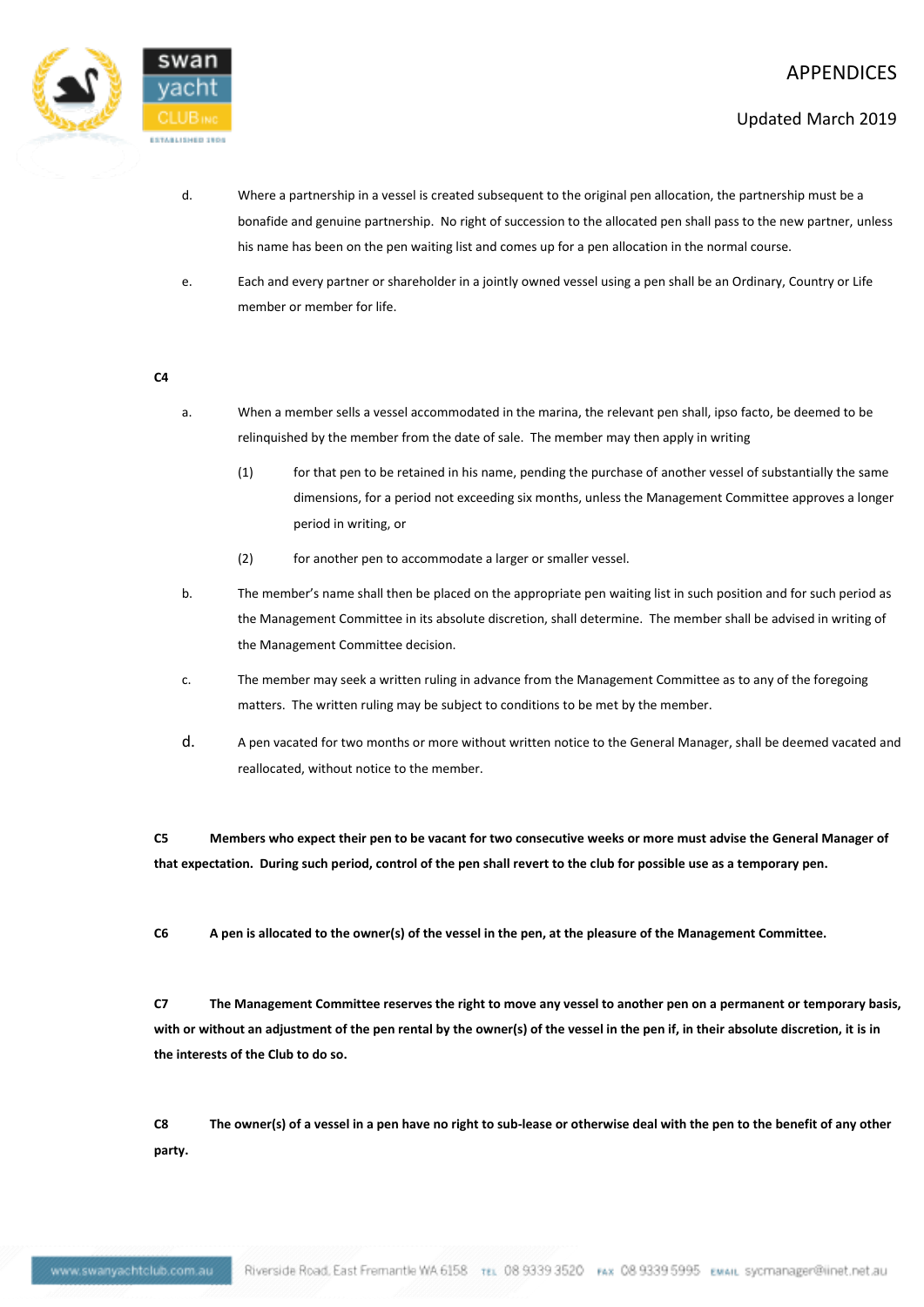

Updated March 2019

**C9 When a member is allocated a pen, the member must utilise that pen within 7 days or have written permission from the Management Committee for an extension.**

**C10 All pen allocations and changes shall be arranged and approved by the Mooring Committee and then presented to the Management Committee for ratification.**

**C11 When a member of the Club dies whilst a pen holder that pen may pass to his spouse or child at the discretion of the Management Committee. Such relative must apply to become an Full member of this Club one month of the preceding member's death and shall, within two months, either remove the boat from the marina or apply to have the pen licence agreement transferred into their name and retain use of the existing pen.**

**C12 A boat owning member wishing to use another member's pen, on a temporary basis shall apply in writing to the General Manager, who will refer the matter to the Mooring Committee. A temporary Pen Fee may be applied.**

**C13 A boat owner whose signature appears on the pen licence agreement is fully responsible for all rentals and any breaches of the mooring regulations in the pen allocated to him.**

**C14 Boat owners are responsible for any damage caused by their breach or non-observance of these regulations.**

**C15 All pen holders are responsible for keeping their pen area free of rubbish. Failure to do so may result in forfeiture of the pen.**

**C16 Boat owners are responsible for maintenance and security of their pens. This includes the regular inspection of jetty and back pile ring-bolts, making sure nuts are securely tightened and all shackles are safety seized (wired). All mooring equipment must be maintained in good condition.**

**C17 It shall be the sole responsibility of boat owners to pad or lag their pen back-piles to reduce the risk of damage under adverse weather conditions.**

#### **C18 ROPES AND WEIGHTS**

**The below rules for mooring vessels at the Swan Yacht Club have been changed as at March 2019 in order to obtain a consistent approach across the marina. The aim is to standardise the approach as far as possible so that the club can apply a common rule to all without the need for 'special cases' or 'special agreements' which make policing the rules in the marina nearly impossible.**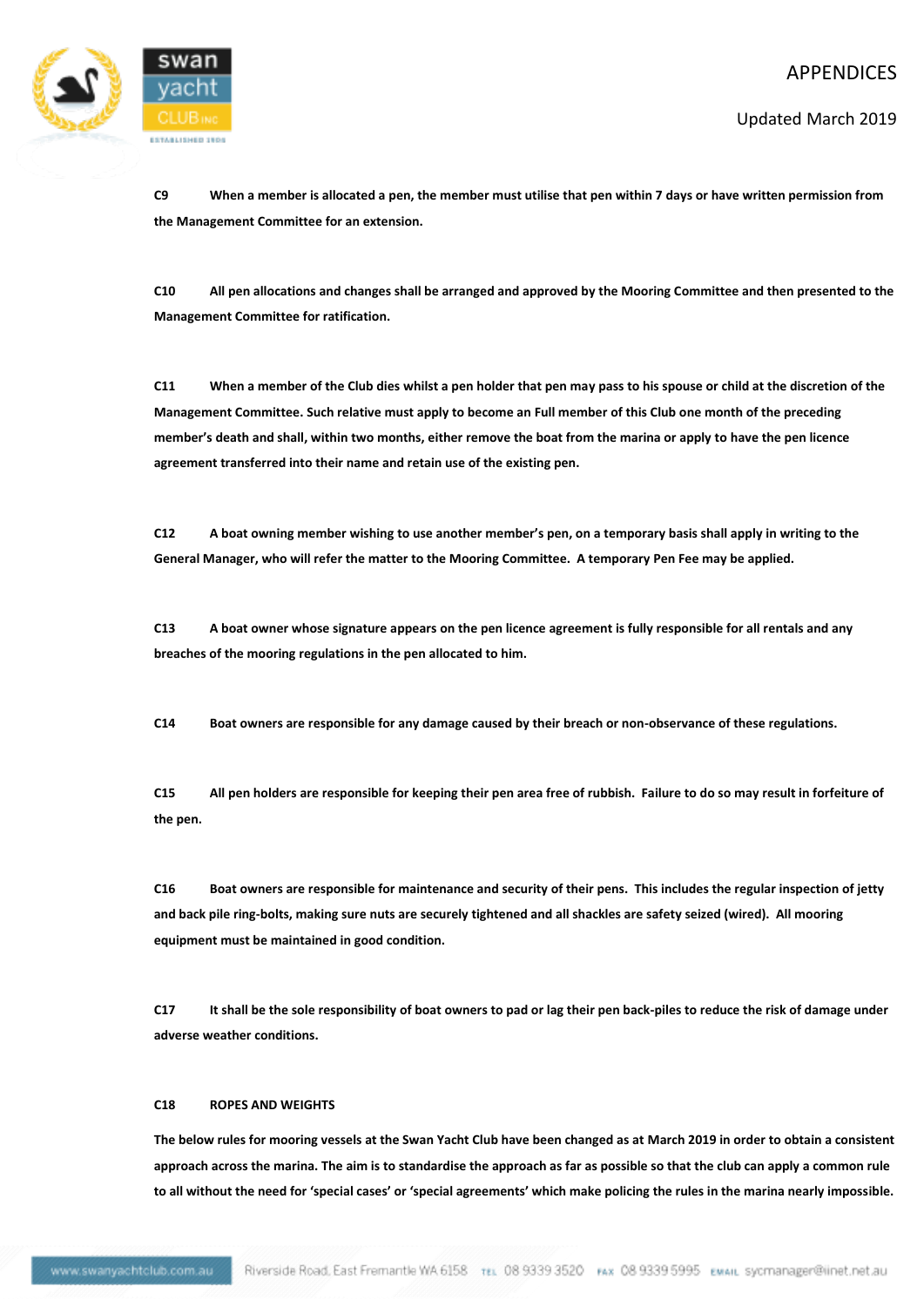

**From the new club year 2018/2019 all special agreements for mooring vessels will cease to exist in lieu of the standardised approach unless the owner can make a case that the rules below are simply impossible in their instance.**

- a. Definition: For the purpose of simplicity, the below descriptions will refer to the ropes that connect to the mid ship cleats as Springers and the ropes that connect to the fore and aft cleats on a boat as fore and aft Mains.
- b. Minimum Mooring Ropes: With the exception of boats on the light weight section of Jetty 2 with the rubber snubbers, all moored vessels must be tied with a minimum of 6 ropes. The following mandatory ropes are required on all boats: 2 x fore mains and 2 x aft mains with cross- over lines, and 2 springers that connect to the boats mid ship cleats. All ropes to be connected to weight chains using weights
- c. Springers to Mid Ship Cleats: All moored vessels **MUST** be tied using a springer from each of the back piles weights to the mid- ship cleats. This is required on every vessel in such a way that it prevents the vessel making contact and damaging the jetty. This includes the boats on the light weight section of Jetty 2, all Powered vessels and all Sailing Vessels. Floating docks are required to have additional springers at the bow if the floating docks.
- d. Snubbers: The vessels on the light weight section of Jetty 2 that have rubber snubbers on the mains at the jetty end of their boat, are exempt from requiring from requiring weights hanging from the jetty. It is deemed that the rubber snubber will serve the same purpose. However, those boats must still have weights and chains at the back –pile end of the pen and must have springers connected from the back-pile chain to the mid ship cleats (including sail boats) in the same way as other boats elsewhere in the club. The configuration of the rubber snubber must remain as originally provided i.e. a rubber snubber of the same type must be used and it must be backed up with chain looped loosely to allow for stretch of the snubber.
- e. Sailboats: Sailboats must incorporate a springer off the back pile on both sides of their boat to their mid ships as well as mains ropes to the fore and crossed over aft mains ropes. In the event that no mid ship cleats is fitted to the vessel (this can also be applied to Power Boats without mid ship cleats) a mid ship springer is still required but may be attached to the boat via carabiner or suitably rated clip (minimum holding capacity to be not less than 500kg) which can be attached to a stanchion at the mid ship to achieve the same. Alternatively, the mid ship springers would need to be run all the way to the cleats at the jetty end of the vessel.
- f. Jetty Protection: Mid ship springer length should not allow the vessel to venture any closer than 250mm from the main jetty when the chain is at full stretch under any tidal position. Notably this does not apply to finger jetties; however ropes should be set in such a way that boats are not in contact with finger jetties under normal wind and current conditions. It is understood that under sever wash, this may be unavoidable. It is in the best interests of the boat owner to prevent contact to jetties and finger jetties under all circumstances to prevent damage under severe conditions.
- g. Additional Ropes: If the vessel owner had decided to fit additional ropes over and above the mandatory 6 ropes mentioned above (2 x fore main, 2 x aft mains and 2 x mid ship springers) then the additional ropes do not have to conform to the above standards. However, it is in the best interests of the boat owner that these are adequately sized for the task given. This may also apply to the use of additional rubber snubbers – i.e. if the main 6 ropes conform to the above (without snubbers, then additional ropes with snubbers may be used and will not be assessed in the same way. However , if the Mooring Committee believes that the configuration of the ' additional '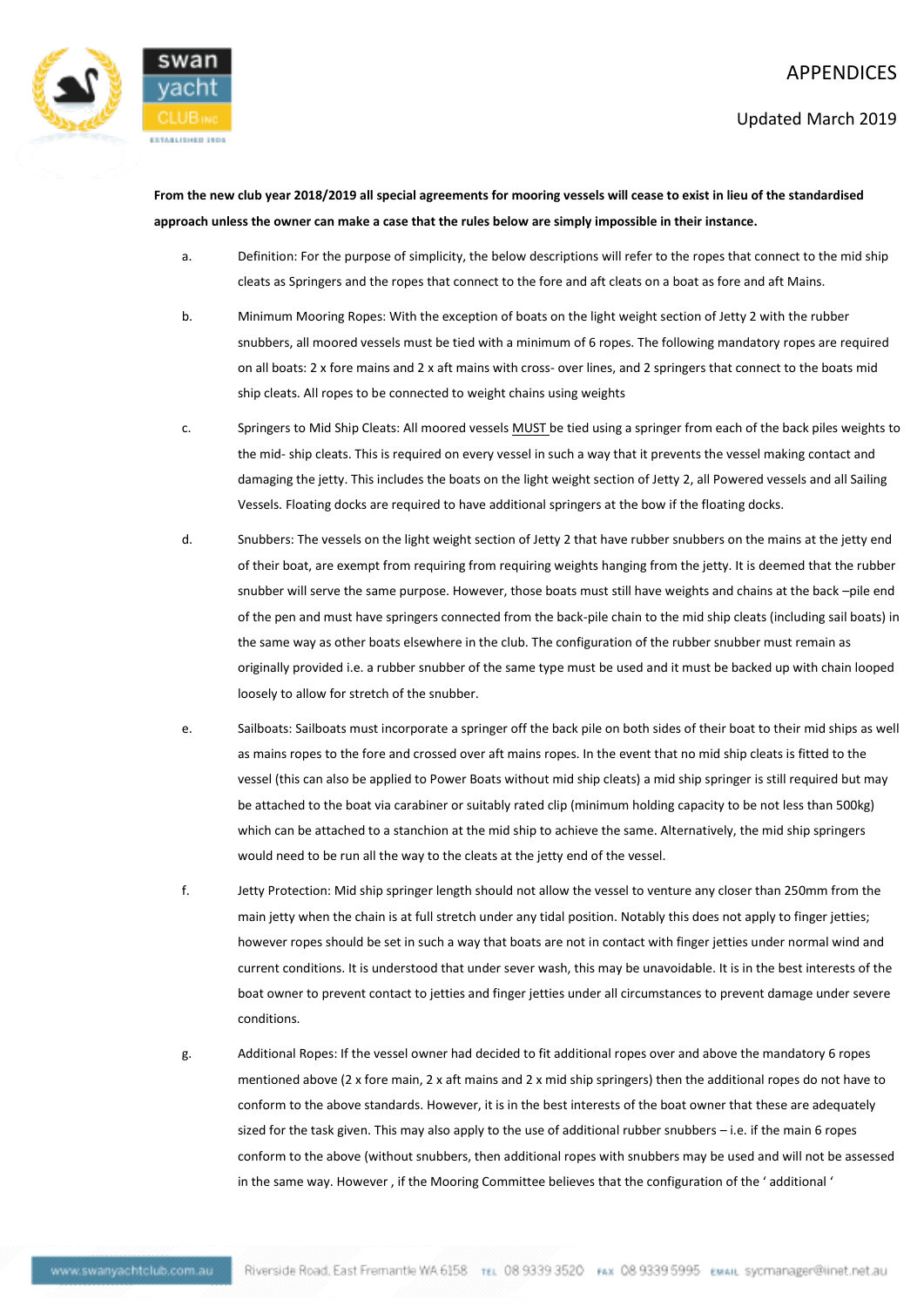

ropes/snubbers causes undue stress to the piles or jetty , then the owner will be asked to remove them. Similarly ratchet straps spanning from the jetty to the pile may fall into this category if they are too tight.

h. Chain sizes: A minimum of 12mm (1/2 inch) galvanised chain for boats under 10.00 metres long to be used to hold weights.:

A minimum of 16mm (5/8 inch) galvanised chain for boats over 10.00 metres long to be used to hold weights. No steel weights are to be used. All weights to be concrete cast in PVC. The PVC tube would not exceed 250mm diameter. Bucket or ball sized blocks of concrete can damage piles over time and should be avoided. Any new weights and chains being installed must conform to this rule. (i.e. this change will not be retrospective)

i. The required minimum weights attached to chains and hung off the eye bolts, per vessel length are as follows: -

| Up to 10m  | a minimum of 30kg |
|------------|-------------------|
| 10m & over | a minimum of 45kg |

All chains must be shackled to the eye bolts using galvanised shackles of the same dimension as the chain. All shackle pins are required to be captivated using stainless steel wire. Cable ties are not acceptable

j. Connection of Ropes to Chains: Fore and aft ropes must be connected to the chain approximately 200 - 300mm down from the eye bolt and mid ship springers must be connected to the chain approximately 100 - 200mm down from the eye bolt. For those with vessels on Jetty 5, a small variance on the length would be accepted on the back – pile chains in order that the vessel may deal with more wash than others in the club and may need more length to allow for the vessel movement in the wash. However, they should remain at 3 links, or equivalent if larger chain can be used. Rubber snubbers are not accepted for use in lieu of weights and chains except for those attached to the light weight section of Jetty 2.

- k. Responsibilities: The responsibility of all ropes, weights, snubbers and chains remains with the pen licensee. Eye bolts and jetty cleats are the responsibility of the club to maintain and replace. However, if the pen licensee notes that an eye bolt or cleat is damaged, badly corroded or about to fail, they should notify the club immediately who will assess the status / urgency and schedule the works appropriately. The responsibility of assessing the serviceability of the eye bolts and jetty cleats in each pen reside with the licensee.
- l. Thimbles: All splices in contact with shackles must include a metal thimble. Soft splices in contact with bollards shall be protected from chafing.
- m. Types of Ropes: Mooring lines of polyethylene, nylon or a combination of both shall be used. Natural fibre ropes are not permitted. Minimum diameter per length of vessel is as follows. –

| Up to 10m   | 20 <sub>mm</sub> |
|-------------|------------------|
| $10m - 12m$ | 22mm             |
| 12 & over   | 24mm             |

n. Quality of Ropes: Only ropes without knots, spliced with minimum of 3 tucks and the correct length, shall be used so that a vessel is moored in the same position on each occasion. Knots in ropes are not acceptable. Any knotted ropes must be replaced immediately. Mooring lines shall be regularly inspected and renewed when suspect. As a guide, the life expectancy of synthetic rope, in a static situation and subject to the elements is approximately 2 (two) years.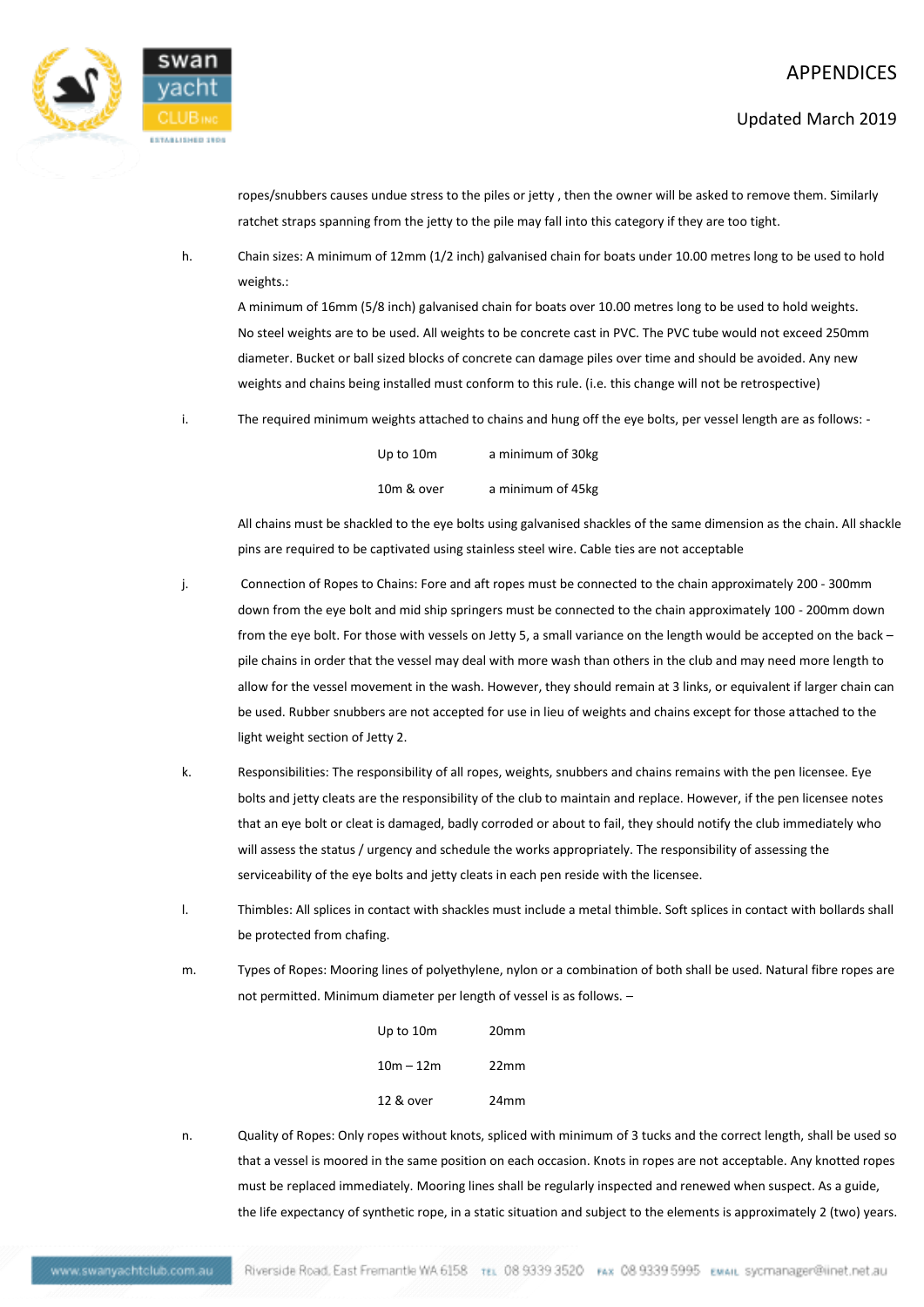

When a vessel's mooring lines and / or weights are in a neglected or dangerous condition the occupier will be warned by the Mooring Committee and directed to repair or replace the offending mooring lines and /or weights. If, after 14 days from the date of such warning, the owner has not complied with the directive of the Mooring Committee, the matter may be referred to the Management Committee, who may either

- i. Have the repair or replacement effected at the cost of the member and charge an administrative fee, or
- ii. Direct the offending owner to remove the vessel from the mooring area, or
- iii. Cancel the pen licence. The pen will revert to the Mooring Committee for re-allocation.
- o. Relinquishing Pens: When a member has given notice that he/she is relinquishing a pen, such notice shall be acknowledged by the club and the date from which the notice is effective shall be stipulated. Any mooring lines or gear remaining in the pen after that date shall be deemed to be abandoned and disposal thereof shall be at the discretion of the Mooring Committee. Any costs associated with removing the existing equipment will be passed onto the former pen licensee.

## **C19 All hoses on jetties to be fitted with a trigger gun.**

#### **C20**

- a. No boat (either domiciled or non-domiciled) will be permitted to use the slip unless checked and passed by the Compliance Officer.
- b. No boat will be allotted a pen or given a ramp permit unless checked and passed by the Compliance Officer and endorsed on the Club register.
- c. All vessels on the Club register shall undergo a compliance check by the Compliance Officer or his delegate or any person appointed by the Mooring Committee.
- d. A sticker issued on completion of the compliance check shall be affixed to the vessel in a conspicuous place near the DoT sticker.
- e. All vessels will undergo a compliance check every three (3) years, or at any time deemed necessary by the Compliance Officer.
- f. Failure to comply will render such vessel liable to be removed from the Club register and/or pen.
- g. All vessels must be inspected and approved by the Mooring Committee before a pen is allocated.

**C21 No decanting of fuel, abrasive hull cleaning or discharge of contaminants into the river is allowed, including, but not limited to, contaminated bilge water, cleaning products or cleaning effluent.**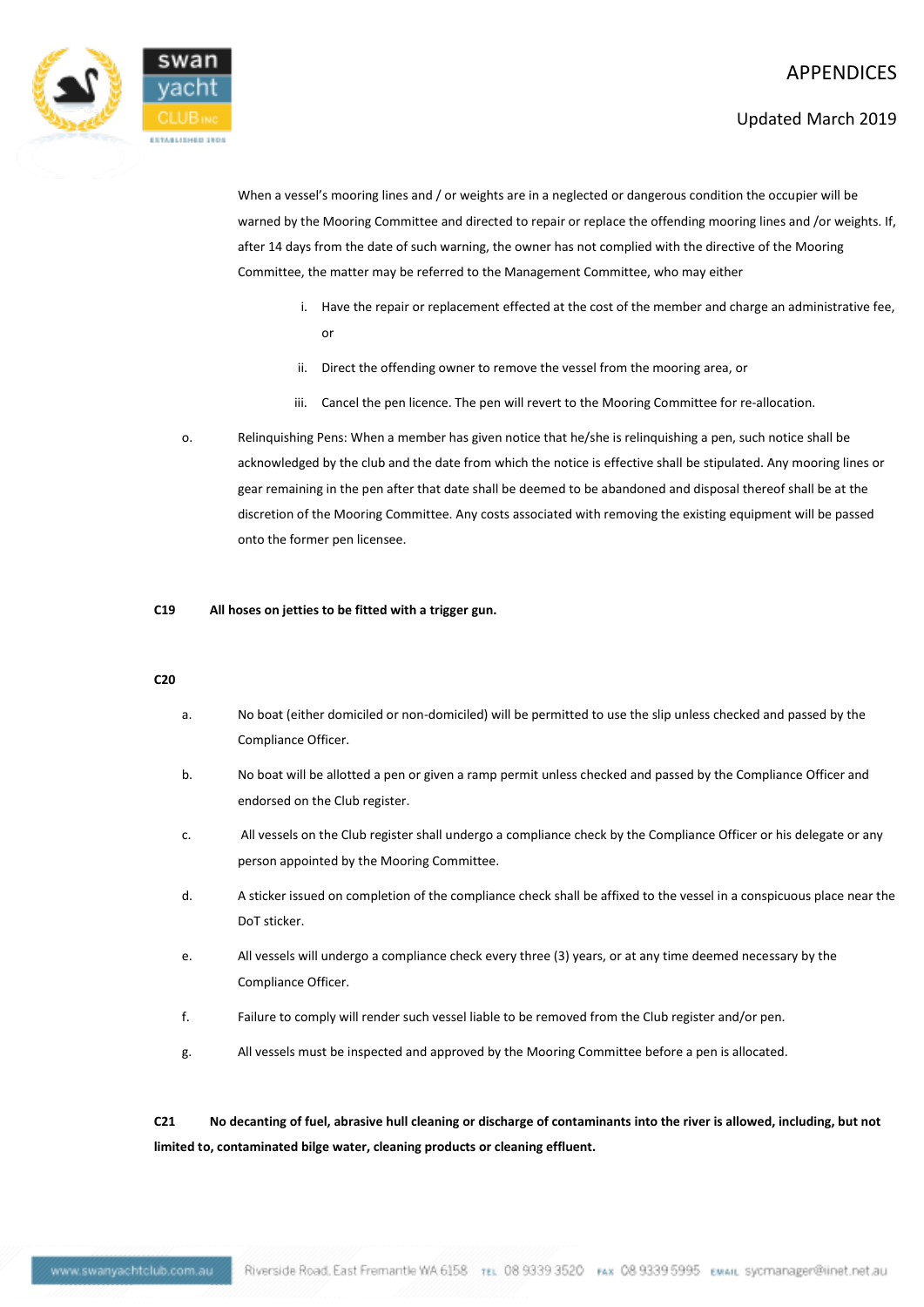

#### **C22**

- a. NO Spray painting
- b. NO Sandblasting
- c. NO Metal grinding
- d. NO Paint stripping agents to be used in conjunction with the water blaster on boats on Club premises.

**C23 Boat owners may use jetty ladders to assist in boarding and leaving vessels, providing that the jetty right-of-way is kept clear.**

#### **C24**

- a. A boat owning member is required to produce his/her vessel's Department of Transport registration form or a photostat copy of same upon request by a member of the Mooring Committee.
- b. A boat owning member is required to keep his/her vessel covered by third party insurance to a minimum value of \$10,000,000 to protect the property of other members and the Club.

#### **C25**

a. Any boat owning member who is declared by the Management Committee as unfinancial under the Club Constitution and Rules or whose membership has been cancelled or suspended shall immediately remove his boat from the Club pen.

If the boat concerned has not been removed within seven (7) days of the date of notice to the member that he is unfinancial or his membership cancelled or suspended, or such further period as the Management Committee may on application of the member approve, the boat may be removed from the pen by Club Officials, at the cost and risk of the boat owner.

b. On declaration as unfinancial or on cancellation of membership, a member's pen shall be deemed surrendered and may be re-allocated by the Mooring Committee.

**C26 A member of the Mooring Committee or an authorised representative of such committee has the right to board any boat within the mooring pen areas to inspect and adjust mooring lines as necessary, and may move any vessel if such vessel, in his/her reasonable opinion, is likely to be in peril or so situated as to interfere or obstruct other members in their normal utilisation of the Club facilities.**

**C27 All members allocated a dinghy rack must clearly display the relevant rack number on the dinghy.**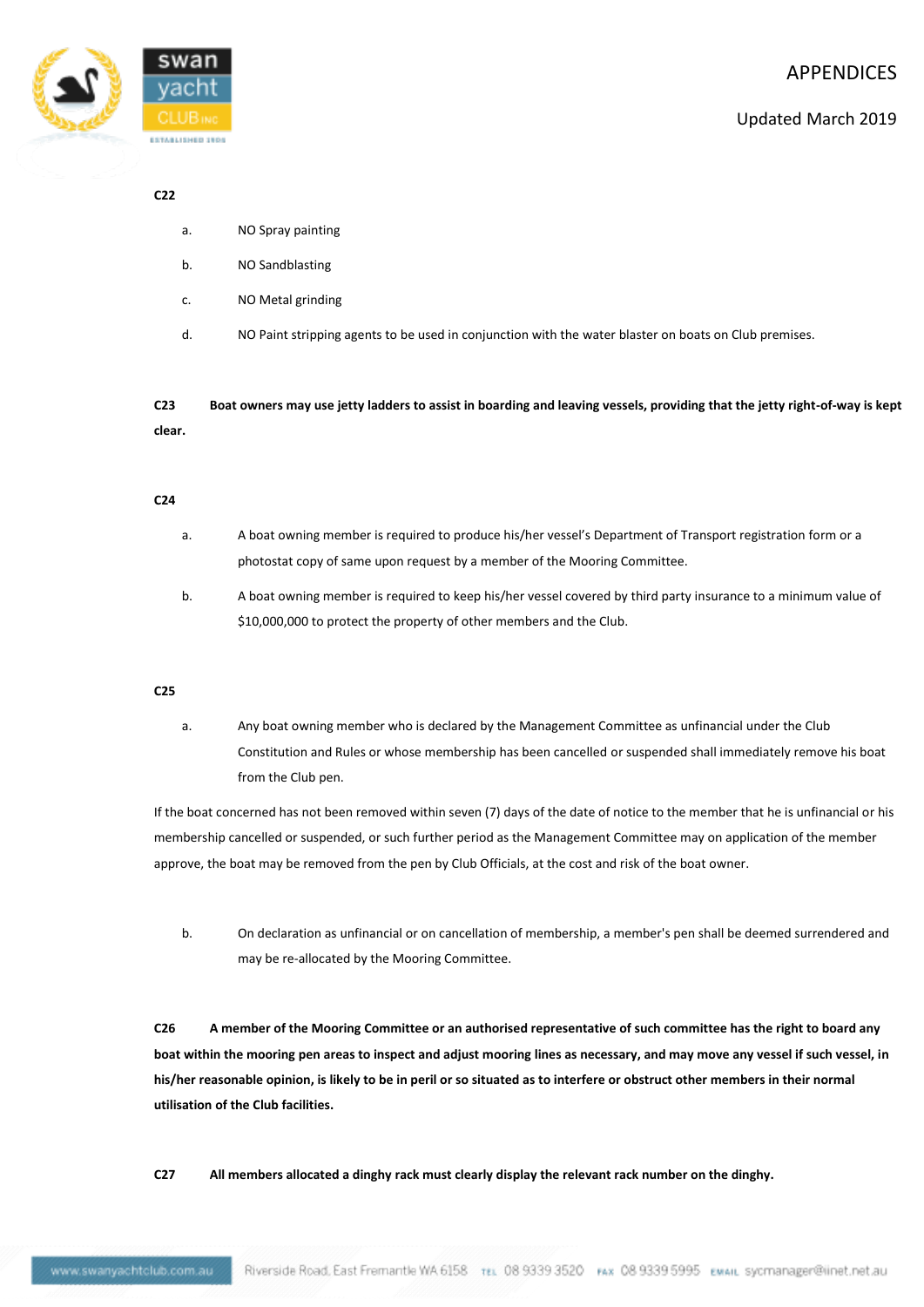



#### **C28**

a. If in the opinion of the Mooring Committee, a member's boat within the Club premises constitutes a danger to the safety of

The member's boat;

Any other member's boat, or

The marina or any of the facilities which form part of the marina,

the Committee may by written notice to the member concerned, require the member to comply with such reasonable directions as are contained in the notice within the time specified in the notice and if no time is specified then within not more than 30 days of receipt of the notice.

- b. If at the date of expiry of the notice, the member has not complied with such direction(s), the Committee may require the member to remove the member's boat from the marina on the expiry of a further 7 days.
- c. If the member fails to comply with the direction(s) within the further seven days, the Mooring Committee or its nominee may without further notice, board the member's boat and at the discretion of the Committee either
	- 1. take whatever steps are necessary to comply with the outstanding direction(s) and, for that purpose, may engage workmen and purchase materials or
	- 2. remove the member's boat from the marina to another place determined by the Committee.
- d. If the Committee engages workmen and/or purchases materials for the aforementioned purposes, the member shall indemnify the Club and the Committee for the costs incurred including an administrative fee.
- e. If the Mooring Committee removes the member's boat from the marina, the member shall release the Club and the Committee from any loss or damage to the member's boat or property caused by or attributable to its removal and indemnify the Club and the Committee for the costs of removal and storage or keeping the member's boat.

#### **C29 Block heaters for marine engines are not permitted to be used from the jetty power supplied to the marina.**

## **C30 DRY PEN RULES:**

- 1. Keep pen neat and tidy
- 2. No boat or car leaking oil to be parked in the pen.
- 3. Must have a duplicate key with the Club office.
- 4. Trailer to be returned to the dry pen while the boat is in the water.
- 5. Any alterations to the pens to be approved by the Committee.
- 6. Only approved boats to be stored in pens.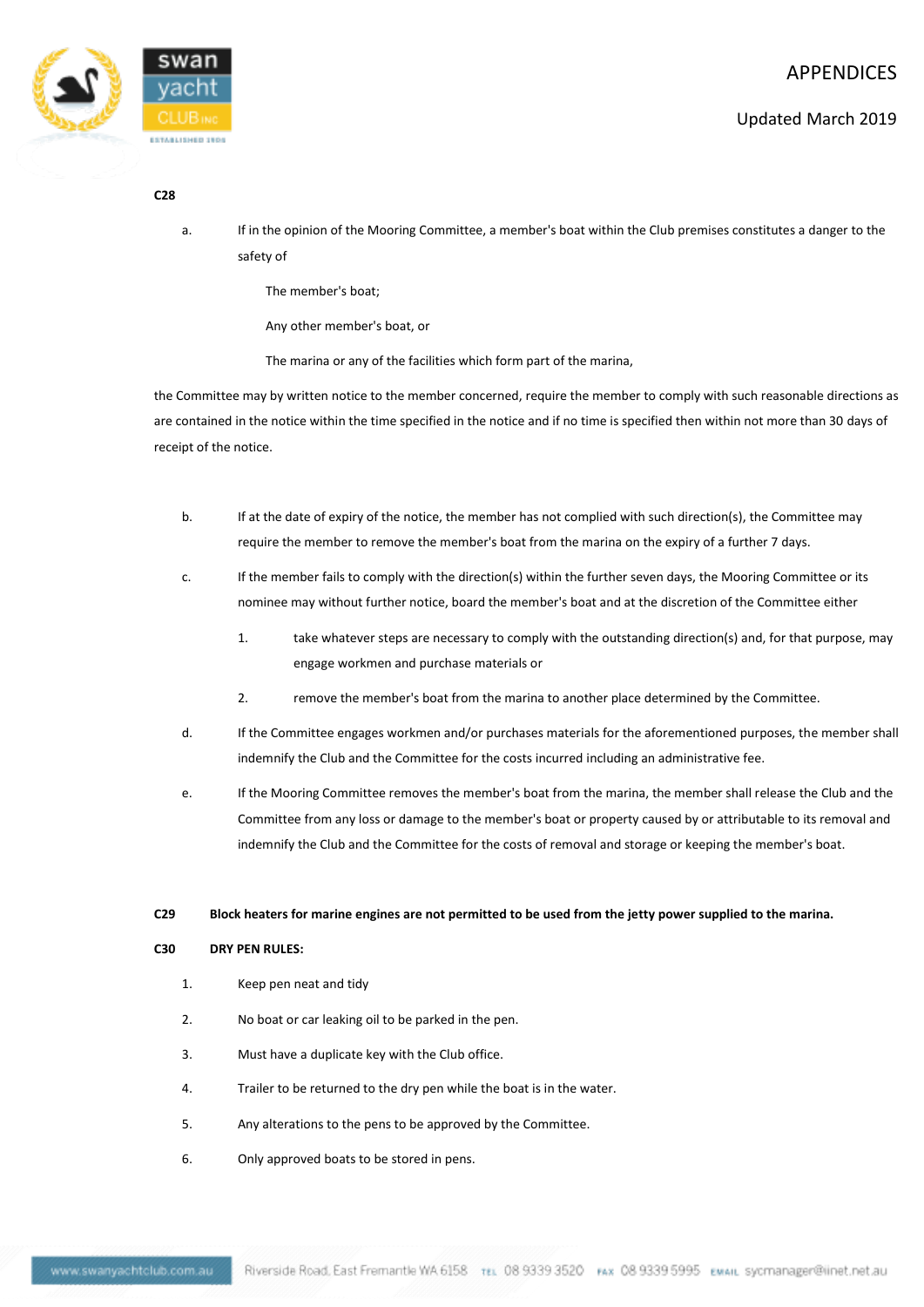

## SLIP REGULATIONS

- 1. Boat owners wishing to use the slipways shall provide complete details of their craft as set out on the booking sheet. At least two (2) adults must be on board when slipping. Children are not permitted on boats during slipping operations.
- 2. Cradle use is limited to 14 days, except from 1st October to 22nd December when it is limited to 7 days. No time extension will be considered unless written application is filed with the General Manager. Should a member fail to comply with this regulation and not vacate the slips within the required period, an additional charge may be made for each day in excess of the 14 days (7 days) stipulated at the discretion of the Mooring Committee.
- 3. All bookings will be allocated by the General Manager or his delegate. Craft domiciled in the Club's pen area will, at all times, have precedence over craft moored elsewhere.
- 4. Priority of allocation will be taken on the basis of first in, first served, subject to slip fees being paid.
- 5. Setting up of cradles and ensuring that boat is firmly fixed, is the responsibility of the owner.
- 6. The maximum weight of any vessel slipped may not exceed 10 tonnes.
- 7. Water's edge cleaning may be performed only at the duty slip master's direction.
- 8. The local area around each boat is to be cleaned daily by the owner or his agent.
- 9. Slip masters may refuse to return a boat to the water until the area surrounding it is clean and all Club equipment is returned to recognized storage.
- 10. Operation of slip winches is prohibited to all except the authorised Slip master, persons authorised by the slip master or by permission of General Manager, who will be permitted to operate slip winches to facilitate rope inspection and maintenance.
- 11. Boat owners are required to return the cradles to standard trim after they have been returned to the side haul area.
- 12. Members eligible to use the Club's slipways may do so for repairs affected by Insurance Company, only if other members' regular slipping is not jeopardised.
- 13. For all insurance work a slip charge will be made as outlined in Appendix "A". The time, for payment purposes, is calculated from and including the day of haulage up to and including the day and the vessel is returned to the water.
- 14. No prohibited substance to be use on boats whilst on the slips. (i.e. TBT or Toxic Chemicals)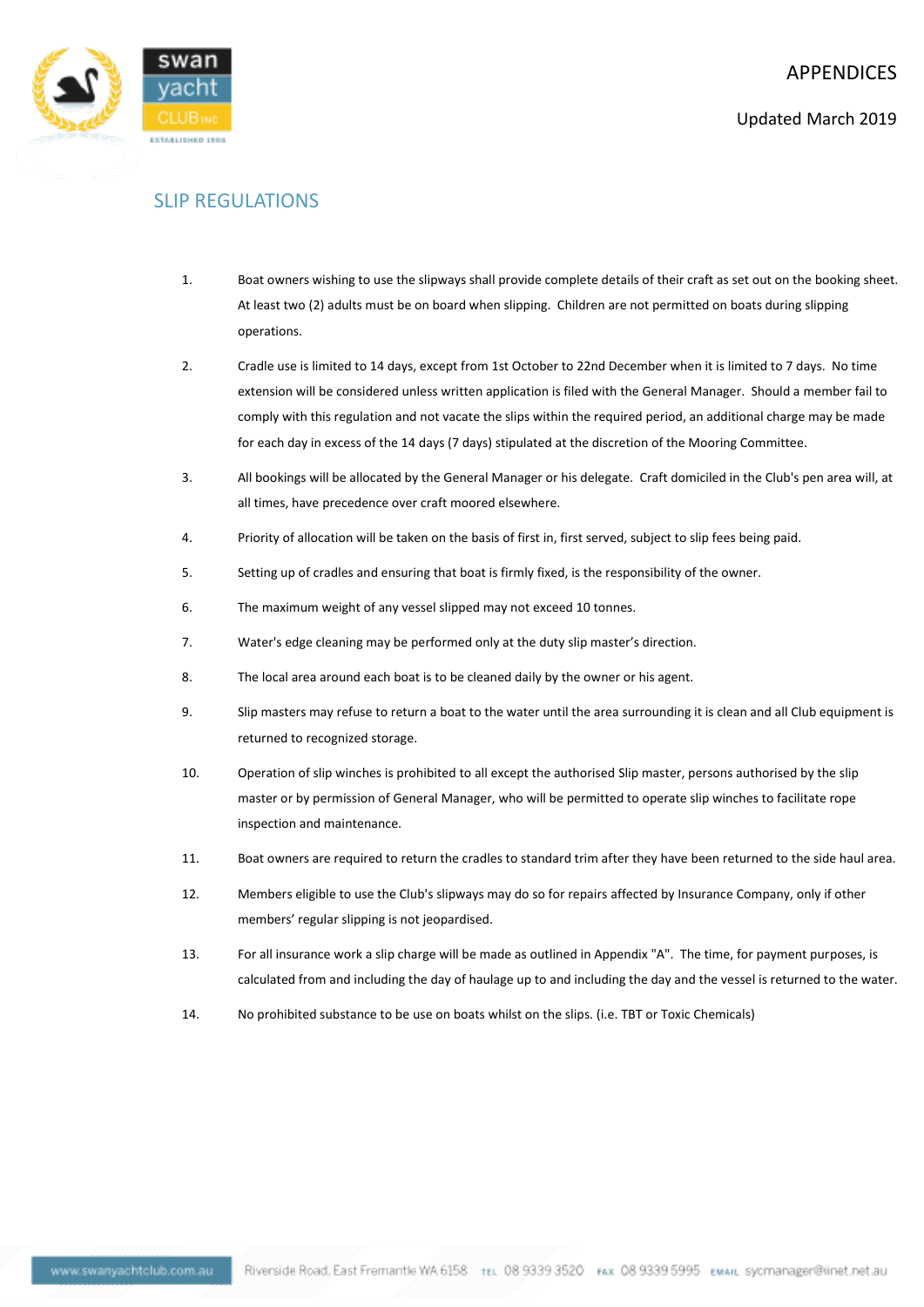Updated March 2019



## ATTACHMENT TO APPENDIX C

## Pen Licence Agreement

## APPENDIX D

## SAFETY CODE AND SAFE PRACTICE PROCEDURES

## DEFINITIONS:

"Shall "or "Must" indicate essential provisions.

'Should" and "Preferred" indicate advisory provisions.

"Approved" means acceptable to any authority having jurisdiction.

"Readily Accessible" means capable of being reached quickly and safely under emergency conditions and reached conveniently under normal conditions.

"Accessible" means capable of being reached readily for inspection and maintenance.

SOURCE OF REFERENCE.. Department of Transport; Power Yacht Association of W.A.-, S.A.A. Small Boats A. S.1799 - 1975. and the Australian Liquified Petroleum Association.

## SECTION "A" - FUEL TANKS AND REFUELLING RULES

- 1. Tanks shall be filled using "Deck Filler Plates" located outboard so all spillage flows overboard.
- 2. Filler necks should extend to the bottom of the tank.
- 3. If flexible hose is used to connect the deck fitting (Rule A. 1) it shall be aviation refuelling hose and the tanks must be earthed to the filler plate with a copper wire not less than 4mm in diameter, Metal Hulls excepted.
- 4. All fuel tanks must be vented outboard with approved tubing not less than 9/16 TD and fitted with a gauze screen. Where diesel fuel is used inboard, venting is preferred.
- 5. All fuel tanks must be securely fastened with brackets or straps, all tanks must be bonded.
- 6. All fuel tanks must be fitted with shut valves, located as near to the fuel tanks as practicable. Where petrol fuel is used, the stop valve must be a glandless type known as the diaphragm or refridge valve. This type of valve is not necessary where diesel fuel is used.
- 7. Systems employing fuel pumps should have fuel lines drawing from the top of the tank.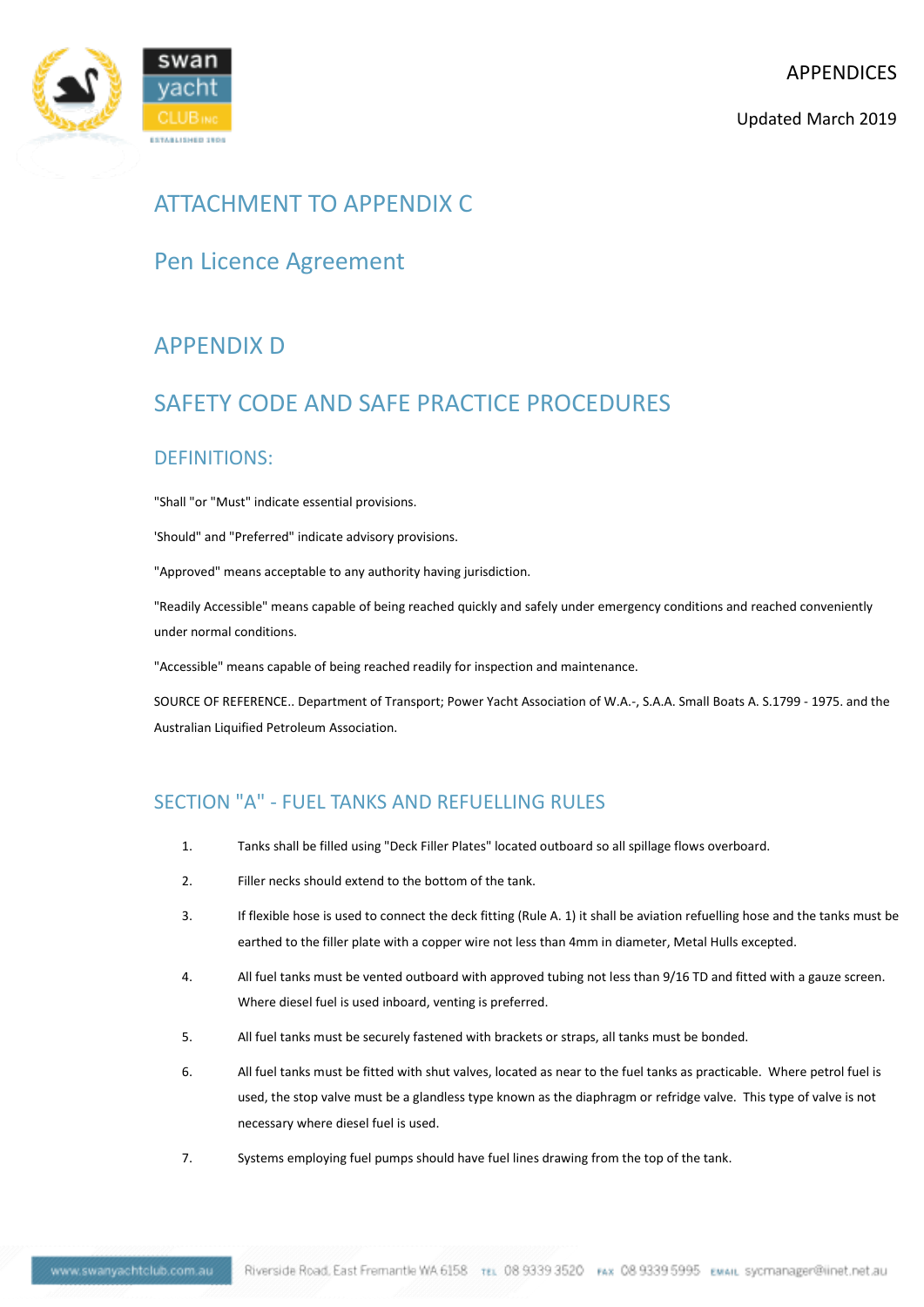

- Updated March 2019
- 8. All fuel lines between the fuel storage tanks and the engine must be of stainless steel, annealed copper or coppernickel alloy, and minimum wall thickness.035". All fittings must be of the flared type or fittings with ground faces. All Joints shall be of hard solder.
- 9. A short length of flexible hose MUST BE fitted between the fuel line and the engine in order to offset work hardening of the metal fuel line. "Aeroquip" or the "Duffield' type of armoured hose pipe must be used in lieu of the copper coil system which was originally used to absorb vibrations. Neither plastic pipes nor plastic fittings are permitted.
- 10. All fuel lines must be adequately secured throughout their length.

## SECTION "B" - SAFETY EQUIPMENT

1. All craft shall carry fire extinguishers as per the Department of Transport Regulation in force at the time of inspection, and shall update their fire fighting equipment and keep in step with the changing Department of Transport regulations.

The extinguishers must bear the "Australian Standard" stamp as follows:

- a. AS-1843-1845 (Foam)
- b. AS-1846 (Dry Chemical)
- c. AS-1847 (Carbon Dioxide)
- d. (AS-1848 (Halogenated Hydro Carbon)
- 2. The minimum number of extinguishers to be carried by a vessel is as follows..
	- a. Extinguisher for a vessel up to 6 metres
	- b. Extinguishers for a vessel up to 9 metres
	- c. Extinguishers for a vessel up to 12 metres

All extinguishers must be checked annually by a recognised authority.

- 3. All fire extinguishers must be mounted in a readily accessible and visible position.
- 4. All craft shall carry life Jackets as per the Department of Transport Regulations and same shall be stored in a readily accessible position. The type of life jacket to be used is the Australian Standard AS-1512.
- 5. Where life jackets are stored in a locker, a sign stating "Life Jackets" must be affixed to the door or lid.
- 6. All craft shall carry anchor, rope and signal flares as per Department bf Transport Regulations.
- 7. Power vessels of over 5.5 metres shall carry navigation lights as required by the International Collision Regulation.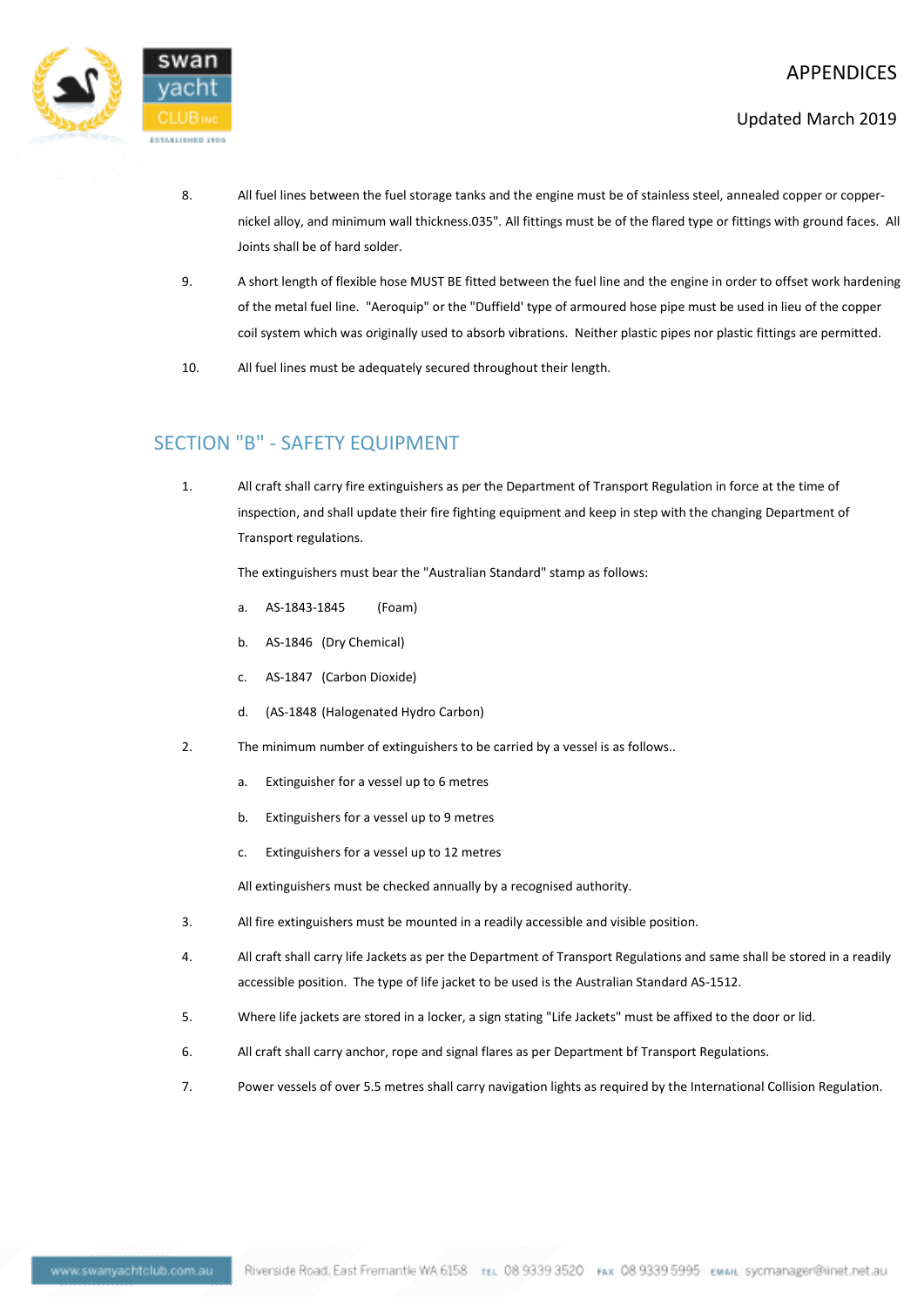

## SECTION "C" - ELECTRICAL D.C. LOW VOLTAGE

- 1. All powered vessels fitted with batteries (storage type) whether lead-acid or nickel-iron alkali shall have a totally enclosed master switch located as close thereto as possible, accessible, and capable of carrying the FULL load current (including starter) and disconnecting at least one lead which should be the one not earthed. Where automatic electric bilge pumps are fitted these may be connected direct to the batteries on a separate circuit which shall be protected by a fuse rupturing at 25% above the rated full load current of the motor and located adjacent to the batteries.
- 2. All cable shall be of adequate size and multi-strand (in no case less than the S.A.A. rating). They shall be adequately secured and protected and where close to engine or exhaust systems shall be so arranged as not to come in contact with hot metal. Metal fastenings shall not be driven through the cable and/or its insulation.
- 3. Rubber insulated cables should not be used.
- 4. Switches and fuses etc carrying more than 5 amps or where voltage exceeds 32 volts shall not be mounted on wooden bases if the conducting parts of the switch or fuse can be in contact with such wooden base.
- 5. Wiring to running lights shall be on a separate circuit with separate switching for side lights and mast-head/stern lights.
- 6. Wiring for general lighting should be spread over several circuits each circuit separately fused. Reference should be made to the Western Australian Marine Act relative to lighting. Regulation 7 (Available from Government Printer).
- 7. Starter motors and generators shall be fitted with cover bands over the brushes or be of the totalling enclosed type.
- 8. Reverse current relays, voltage regulators, etc., should be mounted where they cannot be surrounded with fuel vapour.
- 9. All batteries should be housed in an acid proof container.
- 10. All batteries should be securely mounted.
- 11. On steel or aluminium vessels the hull must not be used for the earth return.

## SECTION "D" - SAFETY PROCEDURES

- 1. Under no circumstances shall plastic fuel lines be permitted.
- 2. Fuel shall be carried in approved SAA Code containers.
- 3. Carburettors shall be fitted with a functional flame arrest or and when not of the side or down draught type shall have drip trays covered with fine bronze gauze fitted beneath.
- 4. Owners of craft may apply to the Safety Officer for waiving of a rule and request an exemption certificate to be issued for that craft for that rule.
- 5. Vessels fitted with outboard motors and portable fuel tanks are exempt from rules governing fuel tanks provided they conform to specification S. A. A. Small boats AS 1799 - 1981.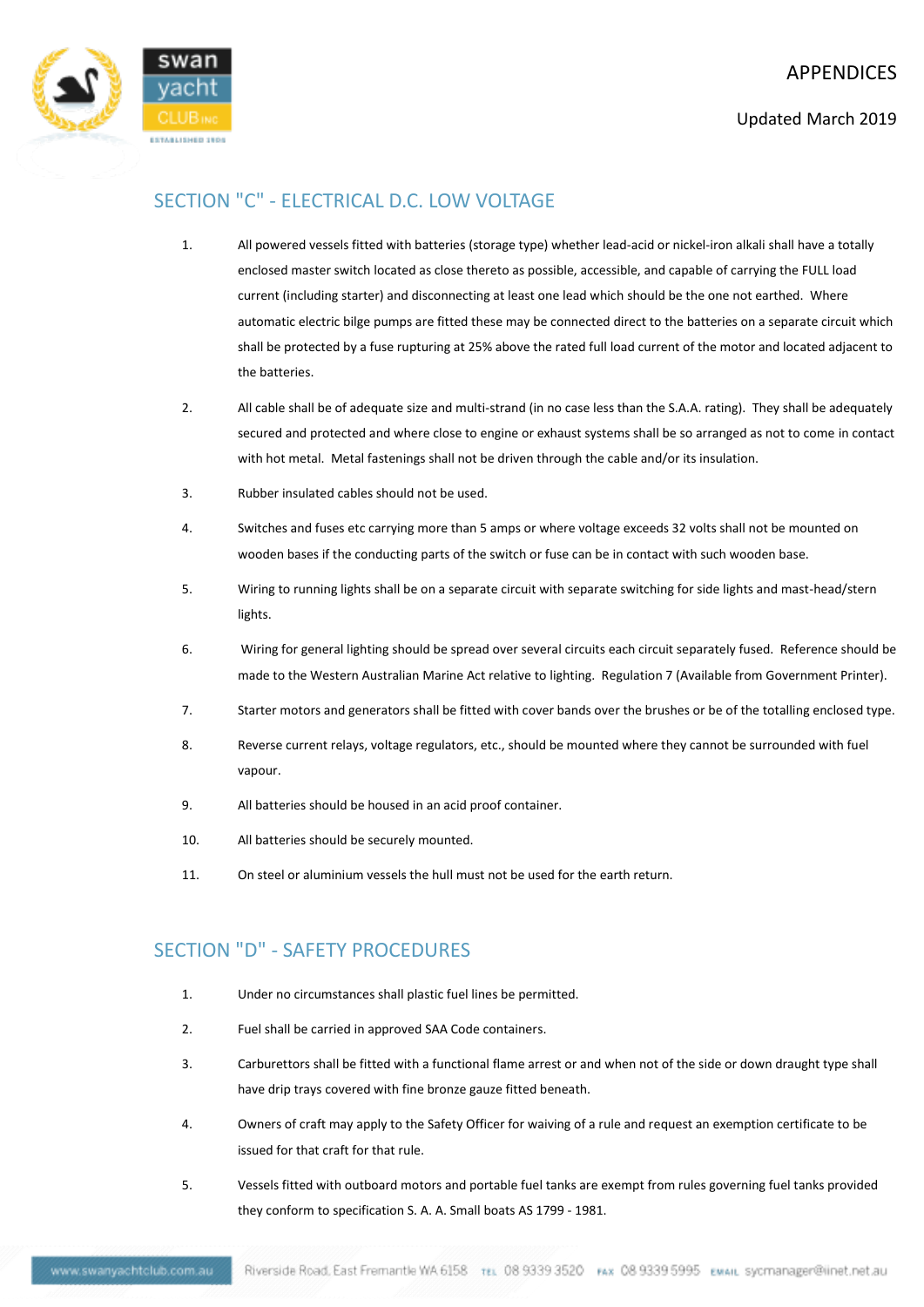

- Updated March 2019
- 6. All vessels regardless of whether a motorised or electrical bilge pump is fitted should have a good quality manually operated bilge pump installed. Small boats should carry at least two (2) 4.5 litre buckets for bailing purposes.

## SECTION "E" - GAS STANDARD REGULATION - UNDER ALINTA GAS CONTROL

- 1. Every vessel which has gas installed within the confines of the vessel MUST be in possession of the Alinta Gas certificate to show that the work of installing was carried out by an authorised licensed plumber in accordance with the directions under the Gas Standards Act (1972) and it amendments.
- NOTE: Gas bottles over 10 years old will not be filled unless the bottle has been retested and stamped accordingly.

## APPENDIX E

## YACHTING EVENTS

## A. SAILING: (RESERVED)

Regulations for the conduct of races for Sailing Yachts shall be as laid down by the Yachting Association of Western Australia.

## B. POWER YACHTING:

Regulations for the conduct of competitions and racing shall be as laid down by the Power Yachting Association of Western Australia.